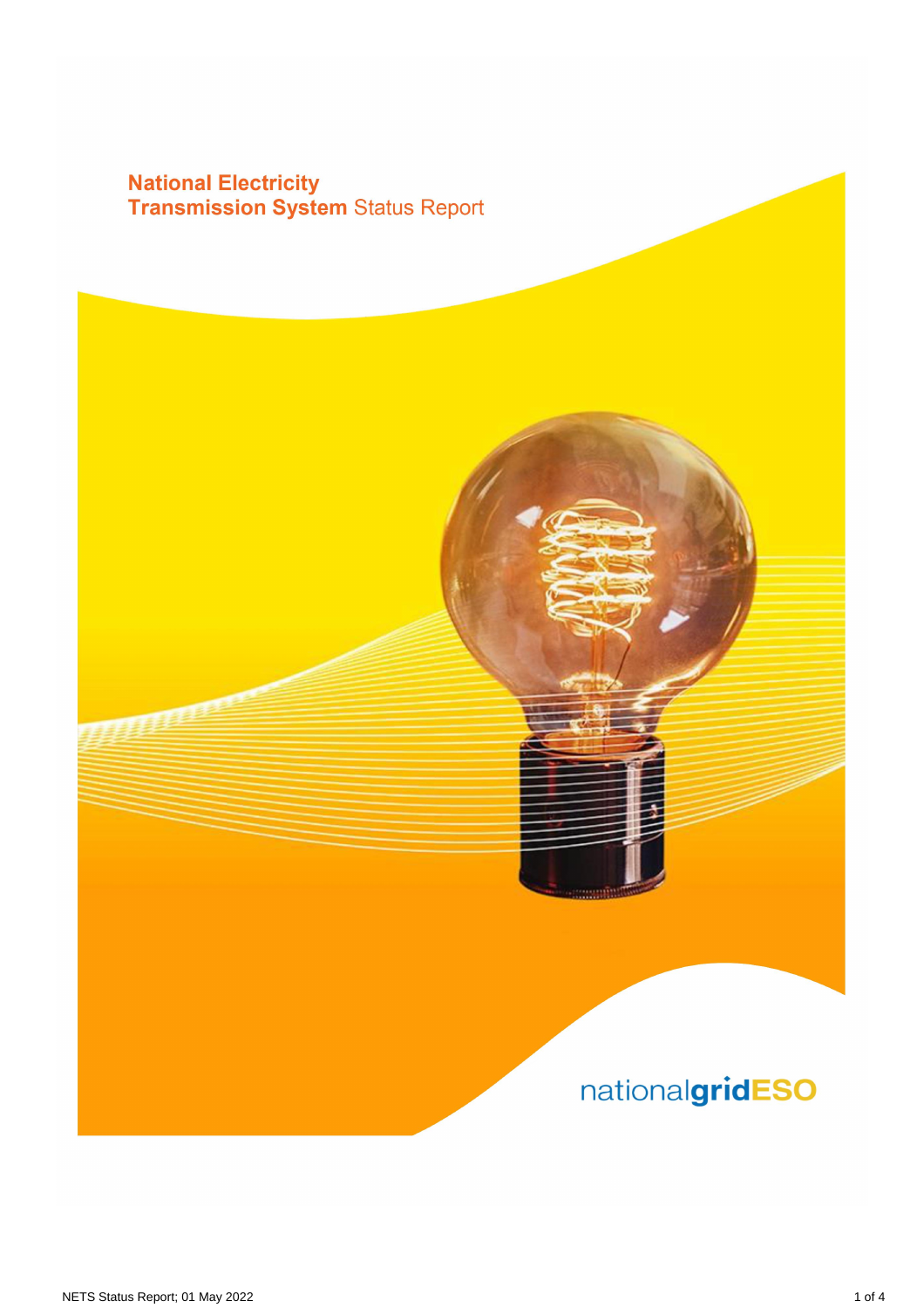### **National Electricity Transmission System Status Report Saturday 30 April 2022**

| Today's High Level Risk Status Forecast for the next 24h |  |                |  |
|----------------------------------------------------------|--|----------------|--|
| <b>General Status</b>                                    |  | Voltage        |  |
| Demand                                                   |  | System Inertia |  |
| <b>System Margins</b>                                    |  | Weather        |  |
| Generation                                               |  | Transmission   |  |
| <b>Active Constraints</b>                                |  |                |  |
| <b>System Warning</b>                                    |  |                |  |

| <b>Today's Minimum De-Rated Margin</b> | 2846 (SP 35) |         |
|----------------------------------------|--------------|---------|
| <b>Current BMU Largest Loss Risk</b>   | Generation   | 1300 MW |
|                                        | Demand       | 1050 MW |

## **Balancing Costs**

Last 24 hours' BM spend £50 £40 £30 £20 £10

Total: £-187k



| <b>Yesterday's Market Summary</b> |                    |  |
|-----------------------------------|--------------------|--|
| <b>Cash Out Price (Max)</b>       | £190 (SP 17,36,43) |  |
| Cash Out Price (Min)              | £3.00 (SP 31)      |  |
| <b>Peak Demand Yesterday</b>      | 32.831 MW          |  |
| <b>Minimum Demand</b>             | 19000 MW           |  |

**Interconnector**

| <b>Net Transfer Capacity (MWs)</b> |        |               |                        |
|------------------------------------|--------|---------------|------------------------|
| Today                              | Import | <b>Export</b> | <b>Remarks</b>         |
| Netherlands (BritNed)              | 1016   | 1016          | <b>Fully Available</b> |
| France (IFA2)                      | 1014   | 1014          | <b>Fully Available</b> |
| <b>Belgium (Nemo)</b>              | 1020   | 1020          | <b>Fully Available</b> |
| Ireland (EWIC)                     |        | 10            | <b>Planned Outage</b>  |
| Northern Ireland (MOYLE)           | 500    | 1500          | <b>Fully Available</b> |
| <b>NSL</b>                         | 706    | 706           | Partially Available    |
| <b>ElecLink</b>                    |        | IО            | Not yet commissioned   |
| <b>France IFA</b>                  | 1000   | 1000          | Partially Available    |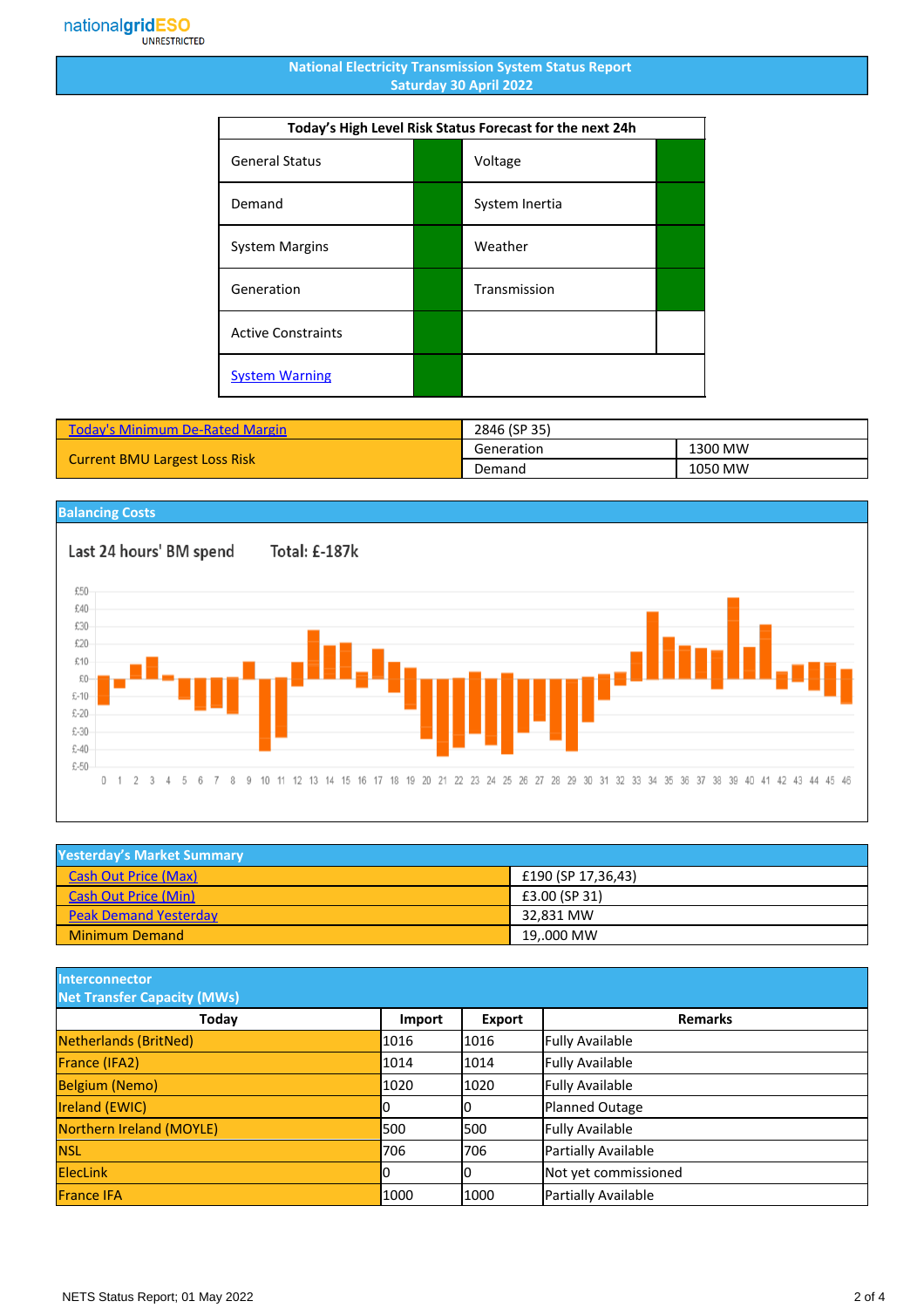

#### **Expected embedded generation (MWs)**



| <b>Weather</b>                                                                                                 | Source.                                                                                                              | <b>Commentary</b>                                                                                                                                                                                                                                                                                                                                                                                                                                                                                    |
|----------------------------------------------------------------------------------------------------------------|----------------------------------------------------------------------------------------------------------------------|------------------------------------------------------------------------------------------------------------------------------------------------------------------------------------------------------------------------------------------------------------------------------------------------------------------------------------------------------------------------------------------------------------------------------------------------------------------------------------------------------|
| Latest forecast<br>(Summary)                                                                                   | <b>Met Office</b><br><b>SEPA</b><br><b>Natural</b><br><b>Resources</b><br><b>Wales</b>                               | Today:<br>Cloudy for most with rain and drizzle at times, particularly Wales, south and central<br>England. Becoming drier over Scotland and Northern Ireland with cloud breaking,<br>though perhaps a few showers then developing. Cold under cloud and rain in south.<br>Tonight:<br>Mostly cloudy with plenty of low cloud and some fog developing, particularly over<br>Northern Ireland, Wales, central and southern England. Rain and drizzle persisting in<br>south but mostly dry elsewhere. |
| <b>General Weather</b><br><b>Concerns</b><br>e.g. wind, rain, snow,<br>flooding, GB Weather<br><b>Warnings</b> | <b>Met Office</b><br>Weather<br><b>Warnings</b><br><b>SEPA</b><br><b>Natural</b><br><b>Resources</b><br><b>Wales</b> | UK Weather Warnings<br>No weather warnings are in force for the UK.<br><b>Flood Warnings</b><br><b>O</b> Flood Warnings and O Flood Alerts issued for England.<br>O Flood Warnings and O Flood Alerts issued for Scotland.<br>O Flood Warnings and O Flood Alerts issued for Wales.                                                                                                                                                                                                                  |

 *Contains public sector information licensed under the Open Government Licence v1.0*

| <b>Further Information</b> |                           |
|----------------------------|---------------------------|
| <b>BM Reports</b>          | https://www.bmreports.com |